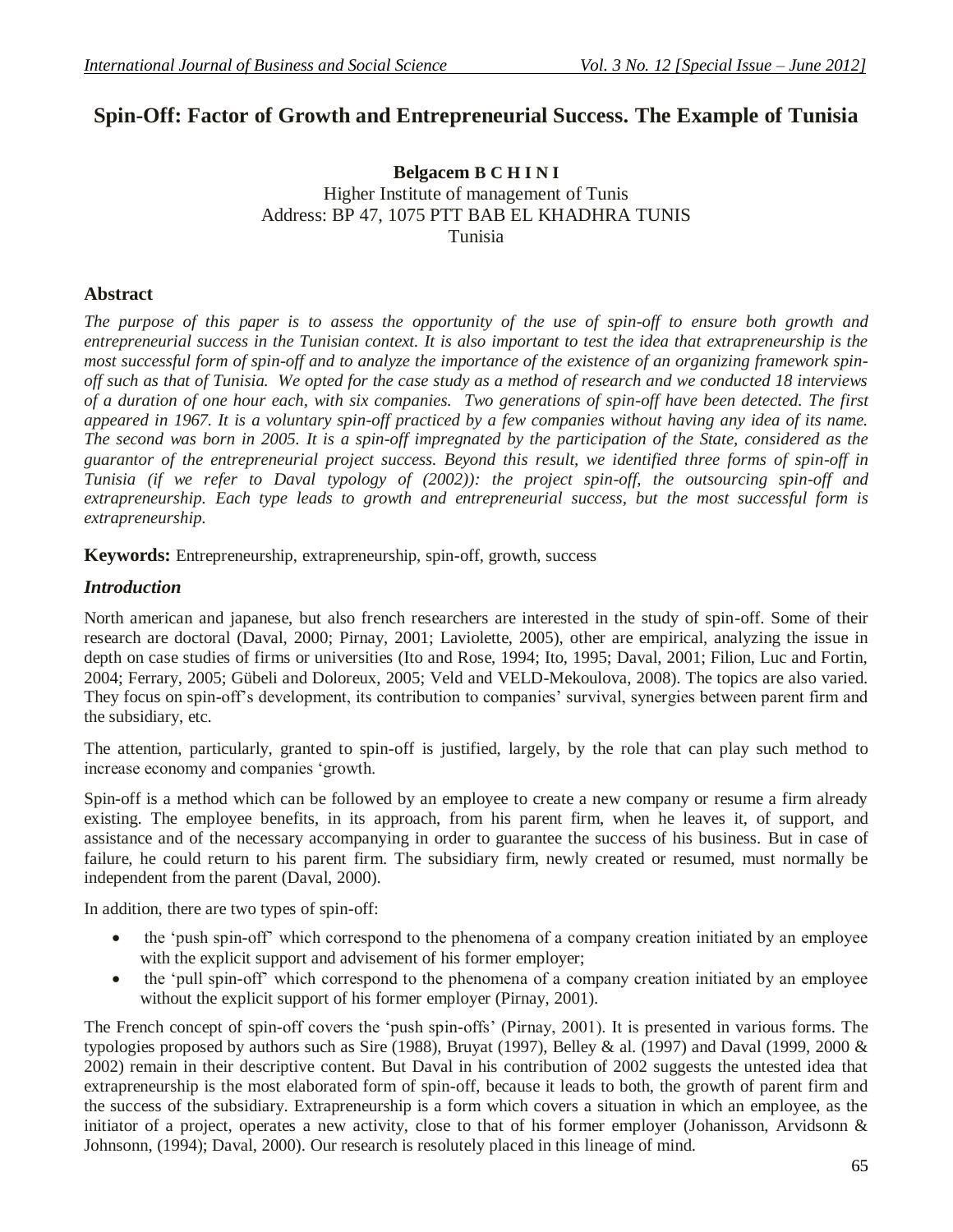Its purpose is to assess the opportunity of the use of spin-off in order to ensure at once, the success to the subsidiary and growth to the parent firm in the Tunisian context. Thus, it probably has a capital interest in the field of entrepreneurship. On one hand, it puts at the disposal of any academic willing to think about spin-off in a country marked by the emergence of reforms, a good working tool. On the other hand, the basis for the thinking to carry out is real, and the problem to address is interesting and innovative on a terrain that is still little exploited and which allows for international comparisons, particularly with the studies conducted in France.

The practical and scientific value of this research will be reached only when we have answered to the problem of this paper, which is articulated around the three following questions:

- *up to what point can spin-off be regarded as a growth modality and an entrepreneurial success factor?*
- *what are the characteristics of the form of spin-off which ensures a sustained growth to parent firm and success to the subsidiary, in the Tunisian context?*
- *up to what point can the existence of an institutional structuring context such as that of Tunisia support spin-off?*

The paper is organized as follows. Section 1 proceeds to a review of the specialized literature relating to the three key axes of this research: spin-off, companies' growth and entrepreneurial success. Section 2 describes the methodology and the study's field. In section 3, we carry out the basic empirical results. Section 4 concludes.

#### **1. Review of the literature and positioning of the problem**

It is a question of, at first, carrying out a critical test of analysis of the literature on the spin-off, then, in the second time, a study of the concepts of growth and success achieved through this approach, in order to be able to position the problem and to fix research proposals.

#### **1.1. Spin-off oscillates between a deliberated choice and an obliged passage**

The literature on spin-off can be presented in a synthetic way by gathering research relating to this topic around the three doctoral thesis in France. It is about:

- at first, the spin-off in large companies (Daval, 2000). It is a bearing research on entrepreneurial process of spin-off. It is a repository, in particular, in the definition of this concept.
- then, the academic spin-off (Pirnay, 2001). It is an economic valorization of the results of university research, by creation of new activities, for the proposal of a procedural framework for spin-off.
- finally, the spin-off in SME (Laviolette, 2005). It is a study of its stakes and its modalities. The author tries to show that the structural specificities of SMEs support spin-off as a modality of emergence and organizational development (Laviolette, 2005).

Besides, there are also many contributions of considerable practitioners. Indeed, spin-off is regarded as a deliberated choice, adopted by a company aiming at helping one or more of its employees to create their own companies (Merlant, 1984; Bruyat, 1997; Belley & al., 1997; Darlay, 1995; Lenoble - Finch, 1996). That is practiced when the parent firm wants to disengage certain activities considered to be non-strategic, in order to reduce costs and create value.

However, spin-off is also presented as an obliged passage to ensure a dynamic management of human resources (Bertherat and Thierry, 1990; Mahé, 1994). But, it is also conceived, both as a deliberated choice and an obliged passage, insofar as it constitutes a privileged action to manage activities and resources (Lenoble - Finch, 1996).

Deliberated choice or obliged passage, spin-off took a diversity of forms for the authors. But the advanced contributions didn't inform us clearly, neither about its contribution to the growth, nor about the modality which can be beneficial to both parent firm and the subsidiary.

In addition, Daval (2002) proposes four modalities of spin-off. Project spin-off, reconversion spin-off, outsourcing spin-off and 'extraprise' spin-off or extrapreneurship. Only the last modality presents for the two actors, parent firm and the subsidiary, an opportunity of a co-development. Indeed, the proximity to job characterizing the extrapreneurship may be responsible for the development of sustainable partnership based on sharing division, trust and commitment. These relationships support the emergence of effects of synergy, a screen of competences and modes of production and organization within a structure of form network, whose parent firm constitutes the central point (Daval, 2001).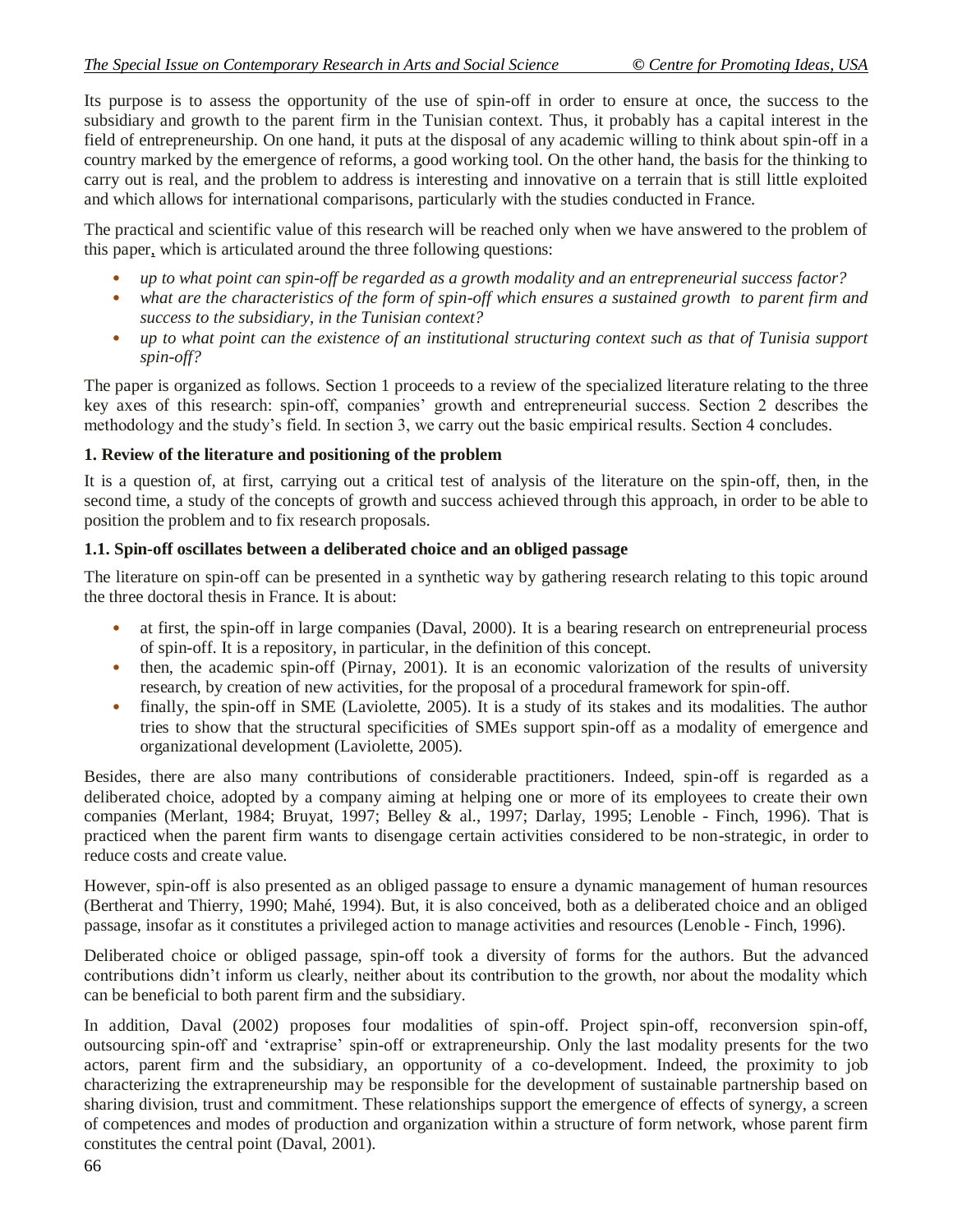#### **1.2. Spin-off and the growth of the parent firm**

The concept of a company's growth refers to a positive evolution of a given indicator (Boissin and al. 2008). It is the result of a management decision expressed by the entrepreneur owner (Verstratete and Saporta, 2006), to one or several factors, including spin-off. The issues of the use of such factor change according to the size of the company. They are much more important for SMEs than for large companies (Laviolette, 2005). As a result, spinoff is an important pathway of development for SMEs, both at the organizational and the individual level (Laviolette, 2005). On the organizational level, as Koenig (1989) suggests it, spin-off seems like, a lever of innovation to detect new segments close to its core business and as a process of outsourcing of a number of activities considered as secondary, for better concentrating on the strategic activities. However, on the individual level, it is regarded as a useful practice to manage human resources. From this point of view, spin-off promotes the mobility of employees, contributes to the social dialogue and reinforces the image of the company near other economic actors.

For large companies, spin-off is most often practiced for personal development and reconversion i.e. there remains a flexible practice of management of human resources (Filion and al, 2004; Everaere and Laviolette, 2006).

In addition, Everaere and Laviolette (2006) were interested in the process of growth of SMEs. They defend the idea according to which, spin-off presents for them a way of growth by 'outgrowth'. Indeed, for them, the growth by spin-off is a hybrid form between internal and external growth (Everaere and Laviolette, 2006). Thus, it allows combining the advantages of these two terms. It should be noted that some practices of spin-off lead to 'interorganizational co-operations' (Carbon and al, 2000; Rocchi, 1998, Everaere and Laviolette, 2006). These can be a source of economy and professional synergy (Carrier, 1992). The latter refers to the existence of a 'solidarity, specialization and training' between parent firm and the subsidiary (Filion and al 2004). In contrast, spin-off can be the source of several disadvantages. The following table summarizes that idea.

|                      | <b>For SMEs</b>                                                                           | For large companies             |  |  |  |
|----------------------|-------------------------------------------------------------------------------------------|---------------------------------|--|--|--|
| <b>Advantages</b>    | <b>Financial advantages</b>                                                               | <b>Financial benefits</b>       |  |  |  |
|                      | Revenue, costs, risk (failure and lack of resources).                                     | Revenue, costs, risk (failure)  |  |  |  |
|                      | <b>Managerial and strategic advantages</b>                                                | <b>Managerial and strategic</b> |  |  |  |
|                      | Synergy, complementary, innovation, know-how,                                             | advantages                      |  |  |  |
|                      | renovation of core competencies, exploration of new                                       | flexibility                     |  |  |  |
|                      | activities, diversification.                                                              |                                 |  |  |  |
| <b>Disadvantages</b> | Loss of competences hard to replace, threatened competitiveness, decrease in performance, |                                 |  |  |  |
|                      | risk of failure (for SMEs), competitor potential.                                         |                                 |  |  |  |
| <b>Balance</b>       | Spin-off is a real opportunity growth.                                                    |                                 |  |  |  |

#### **Table 1: balance of spin-off**

**Source:** table made from the analysis of some researcher; Ito (1995), Garvin (1983); Brenet (2000); Daval (2000) and Laviolette (2005).

Moreover, the measurement of growth by spin-off refers to two main criteria, the increase in sales and employment growth. These criteria allow measuring both, growth and performance of parent firm and success of the subsidiary (Kirchoff, 1991; Dunkelberg and Cooper, 1982).

Above developments lead us to present the following proposals:

*Proposal 1: spin-off contributes to the growth through the advantages which it offers to the company. Proposal 2: extrapreneurship promotes growth of companies better than the other types of spin-off.*

#### **1.3. Spin-off and entrepreneurial success**

The study of the problem of entrepreneurial success is relatively old. It dates back more than three decades. It was noted the existence of a certain conceptual heterogeneity which surrounds it (Moreau, 2004; Verstraete, 1999). As it is presented in the literature, the entrepreneurial success refers to several tangible and intangible elements, such as value creation, income, net sales turnover, commercial success, profitability and viability (Stefanovic and al, 2010; Makhbul, 2011). It seems that which can characterize success of the subsidiary firm basically, is the continuity of exploitation. Profitability is the main guarantor.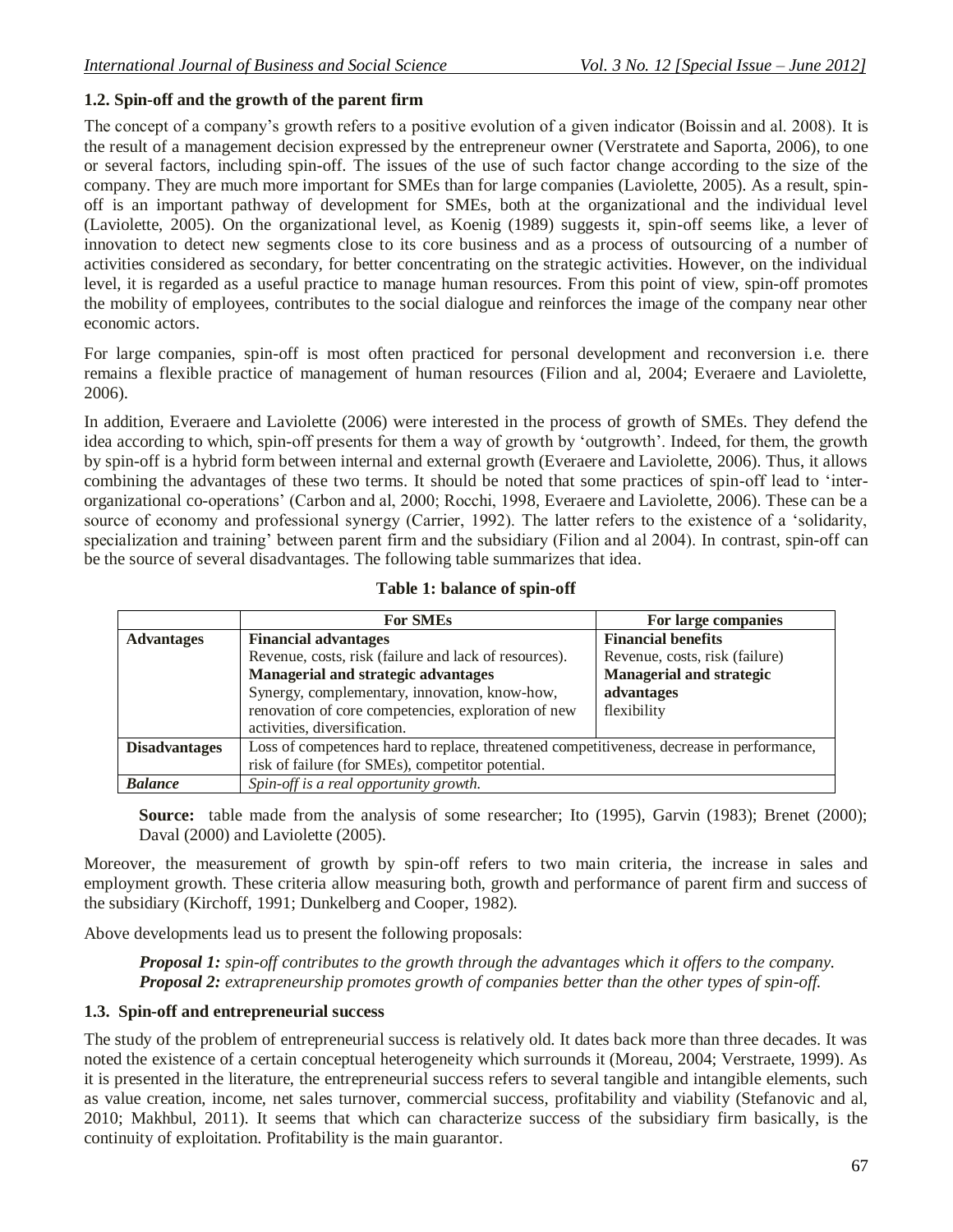For some researcher, the success of the subsidiary firm depends overall on entrepreneurial profile, his competences and his psychological qualities (Albert, Fayolle and Marion, 1994; Fayolle, 2004; Rented and Laviolette, 2008). But for the case of spin-off, the support and the accompaniment (Moreau, 2004) as well as the activity under consideration by the subsidiary which must be close to that of the parent firm (Daval, 2002) supports also success. It also results from the mobilization of a whole of resources, such as information, money, logistics, advice, technology and several other factors (Albert, Fayolle and Marion, 1994; Fayolle, 2004).

For the measurement of entrepreneurial success, we can note that, in spite of the heterogeneity of the literature around this question, the following indicators can be retained:

- future evolution of the relationship between the entrepreneur, his team and the activities which he undertakes;
- the continued presence of the new company (the subsidiary) in its competing context;
- the achievement of the threshold of a given level of turnover and profitability.

Furthermore, the new company should have the minimal factor of sustainability i.e. a minimum financial balance, qualified staff, a motivated and qualified entrepreneur, a product responding to consumer request, an adaptive technology and a solid and adapted organization to the situation.

The above developments lead us to make the following proposals:

*Proposal 1: extrapreneurship promotes the success of the entrepreneur or the subsidiary company. Proposals 2: entrepreneurial success dependents on several other factors in addition to extrapreneurship.*

Note that the literature on spin-off does not inform us, clearly, about the existence of an institutional context structuring to foster the success of the subsidiary or growth of the parent company.

The above advanced proposals require field observation for being tested. With this intention, the application of a specific methodology proves to be necessary.

#### **2. Methodology and studys' field**

After the justification of using the case method  $(2.1)$ , we look at the question for choosing of cases  $(2.2)$ , the collection (2.3) and the data processing (2.4).

#### **2.1. Justification of using the case method**

We opt for the case study as a method of research because it seems to us the most appropriate to our problem. It consists in understanding a phenomenon through its analysis, reconstruction and modeling (Yin, 1984, Roussel and Wacheux, 2005). Moreover, it rests on a qualitative study having an exploratory aspect. In addition, it must be led 'intra-case' or 'inter-case' if there is several (Roussel and Wacheux, 2005). An identical to that of Laviolette perspective (2005) in his doctoral research, we will follow a line of reasoning by abduction. It is a question of making a combination between a deductive approach, to test an existing theoretical framework, and an inductive approach, to improve it by the examination of the parameters of the field.

In addition, from a perspective of case study, we can distinguish two dimensions: a diachronic dimension and another qualified synchronic (Roussel and Wacheux, 2005). The diachronic dimension refers to the possibility of follow-up and rebuilding of the events in time, with the possibility of supplementing the information collected with other sources of information, particularly in the maintenance and the visits of places (Roussel and Wacheux, 2005). It is also in the sense that we're going to use in our research. In addition, this dimension takes into account the context in order to reach social phenomenon and temporal aspects (Gagnon, 2005). So it seeks to properly put a phenomenon in its context in order to guarantee a powerful internal conformity, on one hand and to take account of its various aspects, on the other hand (Gagnon, 2005). It is also in this perspective that we are trying to apply it in this research. Similarly, it allows to build theories (Dyer and Wilkins, 1991; Einsenhardt, 1989; Gersick, 1988; Harris and Sutton, 1986; Woodside and Wilson, 2003, by Gagnon, 2005) or check them (Anderson, 1983) Einsenhard, 1989; Glasser and Strauss, 1967; Pinfield, 1986; Richards & Richards, 1994; (Corbin and Strauss, 1990 according to Gagnon, 2005). In this way, it promotes a synchronic dimension through the reduction of a very wide variety of data (Roussel and Wacheux, 2005). It is deemed be most appropriate to explain developments or to give a clear vision on a phenomenon (Roussel and Wacheux, 2005). Thus, our research is part of this line of thought.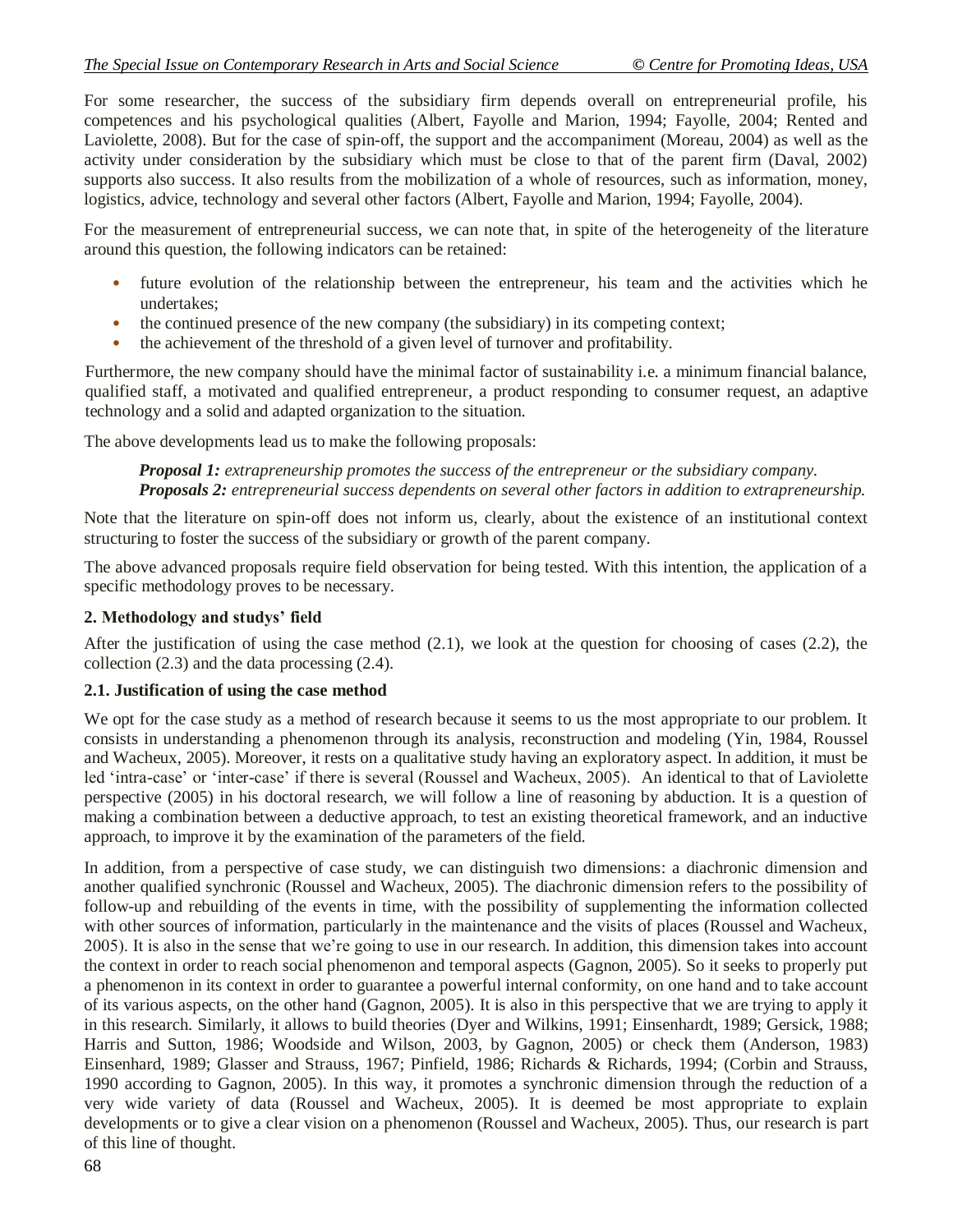## **2.2. Cases' selection**

For the choice of cases, we followed the advice of Eisenhardt (1989). It is not to make a selection randomly, but by reference to a set of criteria taking into account the purpose and the problem of the study. Indeed, after a preinquiry concerning the entire population of parent firms (12 companies) which have acceded to the spin-off policy and a sample consisting of some twenty subsidiaries, we have retained the two criteria for selection of our case: selected companies must register a visible contribution from spin-off to the growth and businesses success. In addition, they must have broad experience in practice of the forms of spin-off. Thus, by reference to these two criteria, we have retained six companies, three parent firms and the other, subsidiaries.

#### **2.3. Data collection**

The implementation of the case study is carried out through the semi-structured interviews within the meaning of Granwitz (1996) guided by questionnaires, the essential process of our research. A first questionnaire addressed to the persons in charge for the cells of spin-off within the companies signatories of the charter of spin-off with the Ministry for industry in order to determine the spin-off contribution to parent firms and a second questionnaire sent to the subsidiaries in the direction of evaluating the importance of their success. We opted for the administration of the questionnaire in face to face in order to access to some information such as the spin-off media charter, the standard convention, CDs, brochures and notes memorandums. The information provided by these documents has contributed indirectly to the understanding of the characteristics of the parent firms and the ambition of the State's spin-off.

Outside the internal documents, we also used websites to analyze articles and reports on selected companies.

On the whole, we conducted 18 interviews; nine within parent firms and the other nine with the subsidiaries. Each interview lasted one hour. Indeed, we also conducted semi-directing interviews with persons in charge for spin-off of the Ministry of industry (Ministry in charge with management, monitoring and evaluation of spin-off throughout the Tunisian territory), organizations of financing (banks and venture capital companies). Our goal is also to apply the triangulation method which is based on the crossing of the collected data. It is to diversify sources to collect the same data in order to compare them and see the convergence points.

#### **4. Data processing**

For the treatment of the data, we used the content method analysis, according to the recommendation of Robert & Bouillaguet (1997) and Corbin & Strauss (1990), in order, not to do a naive reading of the data, but to structure, interpret and synthesize methodically the obtained information. In addition, we are based on the approach of Bardin (1977) subsequently adopted by a large number of authors including Evard, Sapp and Roux (2000). It is based on three major stages: the pre - analyze, the operation of the equipment and the treatment of the results and interpretation.

First, in the pre-analyze phase, we tried to organize and plan the analysis through the definition of the corpus and the operating rules as well as coding. Indeed, we transcribed all the interviews on paper to be studied. The aim is the control of the answers obtained to exclude those that are incomplete or unreliable. What led us subsequently to the choice of indices and indicators and set rules for the encoding of interviews (Evard, Sapp & Roux, 2000). For this purpose, we inspired the research of Laviolette (2005). As a result, we conducted a cutout of the content of the interviews in parts, and within each part, we have identified those which make it possible to answer the questions of the problem (Robert and Bouillaget, 1997). Accomplished cutting helped us to classify units into categories or topics. This classification subsequently underwent another transformation. The aim is to move from a descriptive encoding to an axial and selective coding, within the meaning of Corbin and Strauss (1990).

Furthermore, information collected through the direct observations and of the consulted documents was the subject of a synthesis to share to deepen the result by the analysis. Then, the phase of operation of equipment was to implement the guidelines drawn in the pre-analyze stage: cutting, grouping, coding and manual counting (Evard, Sapp and Roux, 2000).

Finally, the last step is to treat the results manually and to interpret them.

## **3. Presentation of the principal results of the study**

Two paragraphs will be presented. The first is reserved for the parent firms and the second for the subsidiaries.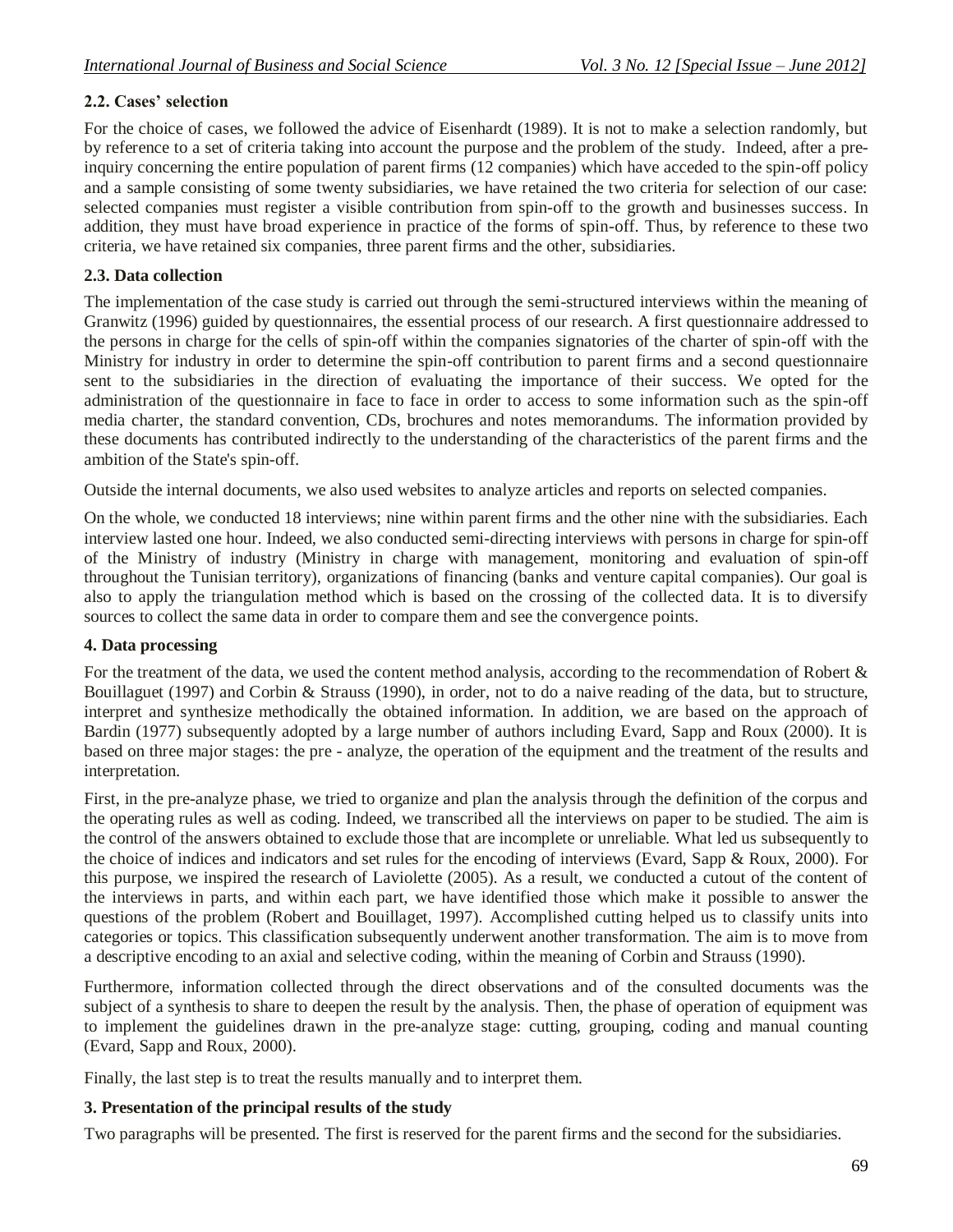#### **3.1. Spin-off: a growth vector for the parent firms**

The following table describes the main characteristics of the surveyed companies.

#### **Table 3: brief presentation of the surveyed parent firms**

| Case 1 | The case $n^{\circ}1$ is a group of more than 70 companies involved in various activities including real estate,<br>agri-food, poultry farming, packaging, ceramic, industry and energy. The workforce of this group is<br>about 10 000 people and it is managed by the founder until its transmission to his successor in 2010. It<br>is under the direction of the founder that the group began, since 1980, in the field of spin-off, in order<br>to reduce its costs, to diversify its market and its know-how. Its aim is to grow that's why the number<br>of companies had reached 3094 including 3000 conceived before 2005. |
|--------|-------------------------------------------------------------------------------------------------------------------------------------------------------------------------------------------------------------------------------------------------------------------------------------------------------------------------------------------------------------------------------------------------------------------------------------------------------------------------------------------------------------------------------------------------------------------------------------------------------------------------------------|
| Case 2 | The case $n^{\circ}2$ is a group which produces and transforms phosphate extracted into Tunisia in chemicals<br>such as the phosphoric acid or fertilizer. Founded in 1952, it moved from a small public company to a<br>great group, which employs 4 300 people. This group opted for spin-off since 1980, in order to reduce<br>its costs, promote its technology and reinforce its know-how. The number of established companies is<br>198 including 100 founded before 2005.                                                                                                                                                    |
| Case 3 | The case $n^{\circ}3$ is a company created in 1962, which produces and distributes electricity and natural gas<br>in the Tunisian territory. It has a workforce of 10 000 employees. This company has chosen spin-off<br>since 1967, as part of a strategy of concentration on the core of its business and the upgrading of<br>certain technologies, to improve the supply of services, strengthen its competitive position and grow.<br>The number of established enterprises is 25 including 5 completed before 2005.                                                                                                            |

It seems useful to note that Tunisia lived the birth of two generations of spin-off. The first was born at the end of the 1960s. It is a practiced spin-off in a voluntary way by some companies in order to reduce costs. It is also marked by the engagement of the two actors: the employee and his employer. The second generation goes back to July 2005. It is a spin-off impregnated by the participation of four actors: the State and the economic company committed in the policy of spin-off, an active role, the employer who most often has a passive role and the employee.

In addition, the Tunisian conception of spin-off is different from that of France or other countries. Indeed, the article 1st of the law n°2005-56 of July 18, 2005 defines spin-off as: *'any encouragement or assistance which an economic company grants to promoters (entrepreneurs) resulting from his employees or coming from outside to incite them to create independent companies or to continue an activity which it carried on itself before'.*

Economic companies are not the parent firms but great companies which they adhered to the spin-off policy in order to participate in the national effort for the creation of companies. To do this, they are committed:

- to create spin-off cells of which will provide for mission to mentor developers;
- to sign a spin-off charter and a convention with the Ministry for SMEs. These documents fit the economic undertaking commitments towards of the spread in framework and they include the advantages of parent firm and the subsidiary.

The following developments allow us to understand to what extent spin-off and the legal and the Tunisian organizational framework were particularly relevant for the purposes of growth. Indeed, the analysis of the three cases let us confirm our proposal which considers spin-off as a factor of growth, given the benefits to cost reduction, profitability improvement, good human resources management, and flexibility gains. Indeed the practice of spin-off consisted, initially for the three companies, of tightening towards a better concentration on the core of their business while getting rid of the peripheral activities considered as expensive. The practiced spin-off is an outsourcing spin-off. Its potential contributions are gravitational for the three companies with limited resources. For the first case, during the first phases of its life cycle, as SMEs, the spin-off consisted with outsource activities such as transport, construction, management of sale points, maintenance, electricity and plumbing. Created companies have become subsequently its subcontractors thereafter and constituted of the networks of subcontractors.

In the second case, it got rid of the activities of cleaning, caretaking, maintenance, canteens, transport and handling, for the benefit of its employees, become thereafter its own suppliers and subcontractors. Similarly, the case n°3 outsourced three types of activities: maintenance, distribution and transformation of products, production and electrical protection.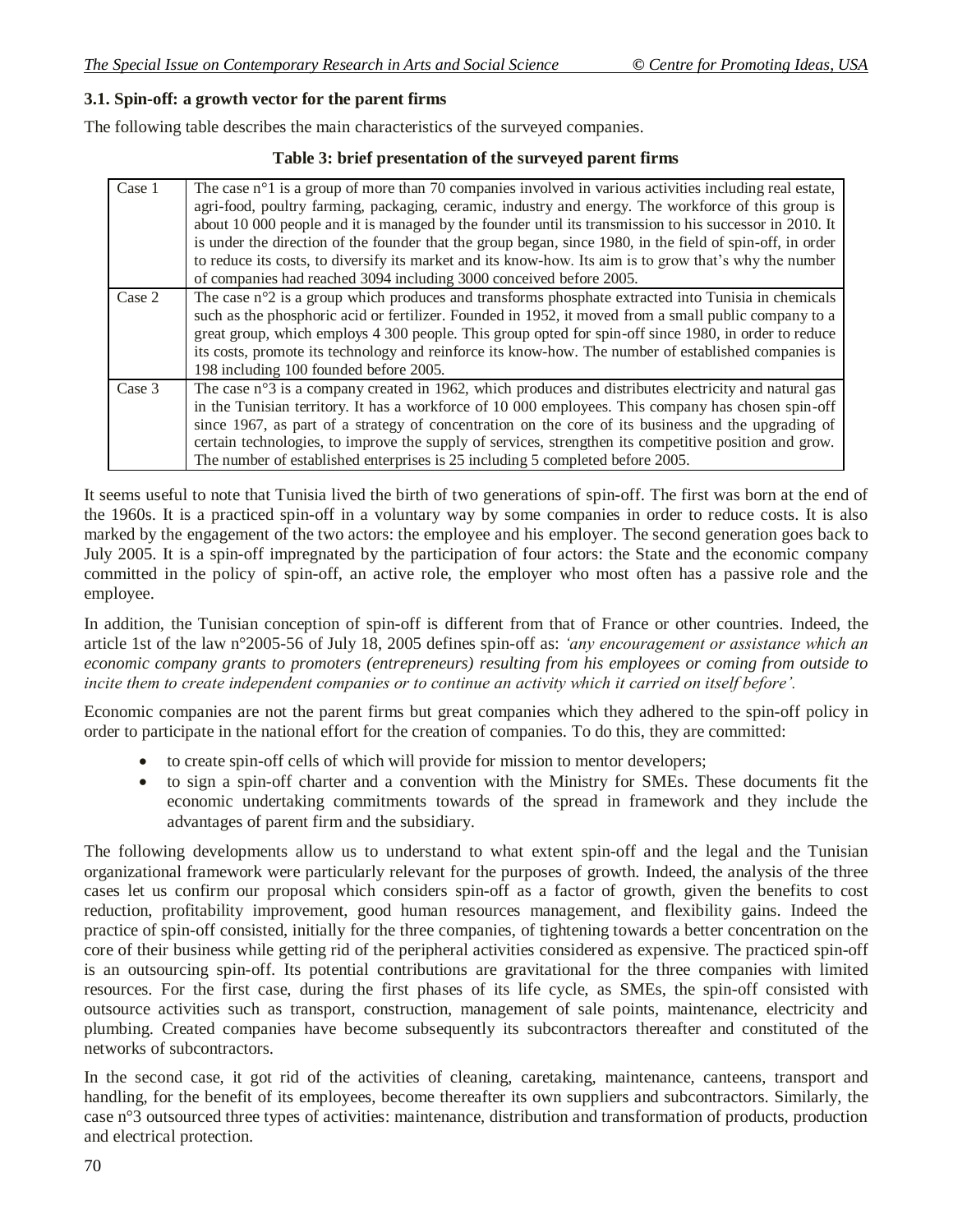Note that the practiced spin-off by the three cases did not present them major risk because it was conducted in a considered and progressive way. It is presented in the majority of the cases as an obliged passage.

With time, these companies changed their logic of spin-off. But only case n<sup>o</sup>l continued to practice it in a regular and spontaneous way. Indeed, under its diversification policy and risk control, case n°1 began in other forms of spin-off: project spin-off and extrapreneurship. It helped its employees to create offices for studies, specialized companies in data processing, automatism and in the energy field. This type of spin-off enabled him to create value and reinforce its competitive advantage.

In addition, convinced of the importance of spin-off as a growth factor, these companies signed on 08 - 02 - 2006 the spin-off charter with other public and private companies which have chosen to adhere to the policy of the State in the promotion of entrepreneurship. Incentives and aid were offered by the State to parent firms consisting of:

- the deduction of the expenditures engaged within project spin-off in the limit of 1% of the gross annual turnover with a ceiling of 30.000 dinars per project;
- the benefit of a study premium granted to the project carrier.

These benefits enabled these companies to structure and improve the quality of their services while revising their spin-off policy. So, there is an incentive unprecedented innovative project proposed by internal and external contractors, the emergence of new types of spin-off and commitment in the principle of solidarity-based investment, as corporate citizens.

The studied cases show that spin-off, in all its forms, promotes growth. But compared to the other types, extrapreneurship leads the company to a sustained high growth. This form, besides the advantages granted by the State, leads to a lot of incentives: innovative projects, co-development, risk control, resources maximization. But, it presents the risk of loss of qualified personnel.

Overall, our two proposals concerning the spin-off contribution to the growth and the importance of the use of extrapreneurship are confirmed and precised. With that the differential contribution of the legal and organizational framework is added to engagement in the activity of spin-off. The following paragraph is in charge of the presentation of the results found from subsidiaries 'companies.

#### **3.2. Tunisian spin-off and entrepreneurial success**

The following table outlines the specificities of the surveyed companies.

#### **Table 4: the main characteristics of the subsidiaries**

| Case 1 | The case $n^{\circ}1$ is a limited company which has the role of the industrial waste recycling, near<br>activity mission from that of the parent firm. Its workforce is about ten employees. It is managed |  |  |  |  |  |  |
|--------|-------------------------------------------------------------------------------------------------------------------------------------------------------------------------------------------------------------|--|--|--|--|--|--|
|        |                                                                                                                                                                                                             |  |  |  |  |  |  |
|        | by a professional engineer in chemistry, having twenty one years experience in a large industrial                                                                                                           |  |  |  |  |  |  |
|        | group. It is committed in the spin-off process, led by its parent firm in the promotion of the policy                                                                                                       |  |  |  |  |  |  |
|        | instituted by the State since 2005. This allowed him to obtain a lot of advantages. The                                                                                                                     |  |  |  |  |  |  |
|        | manufactured product is partly distributed on the local market. The rest is destined for export.                                                                                                            |  |  |  |  |  |  |
|        |                                                                                                                                                                                                             |  |  |  |  |  |  |
| Case 2 | The case $n^{\circ}2$ is a call center intended completely for export. It is a close activity from that of the                                                                                              |  |  |  |  |  |  |
|        | economic company. Its workforce is about 80 employees (TV-actors). Its owner is specialized in                                                                                                              |  |  |  |  |  |  |
|        | telecommunications field. But he is not an employee in a company but he is coming from outside.                                                                                                             |  |  |  |  |  |  |
|        | The prospects for development of this centre seem important.                                                                                                                                                |  |  |  |  |  |  |
| Case 3 | The case $n^{\circ}$ is a specialized company in filing and electronic digitalization and archiving. Its                                                                                                    |  |  |  |  |  |  |
|        | activity is close or complementary to that of the parent firm. Its workforce is about twenty                                                                                                                |  |  |  |  |  |  |
|        | employees. Its owner is specialized in archiving field and is not a member of the staff of any                                                                                                              |  |  |  |  |  |  |
|        | company, but he is coming from outside. Its company has recorded high levels of performance.                                                                                                                |  |  |  |  |  |  |

The following developments allow us to discover the characteristics of the form of spin-offs which makes better success in the subsidiary company and to appreciate the contribution of the Tunisian institutional context to the success of the subsidiaries. Indeed, the study of the three cases enables us to confirm our two proposals that extrapreneuship promotes the success of the subsidiary company, considering the advantages carried out by this form of spin-off and which may be summarized in the development of synergies between the subsidiary and the parent firm, the possibility of expansion of gains and joint development of the two companies.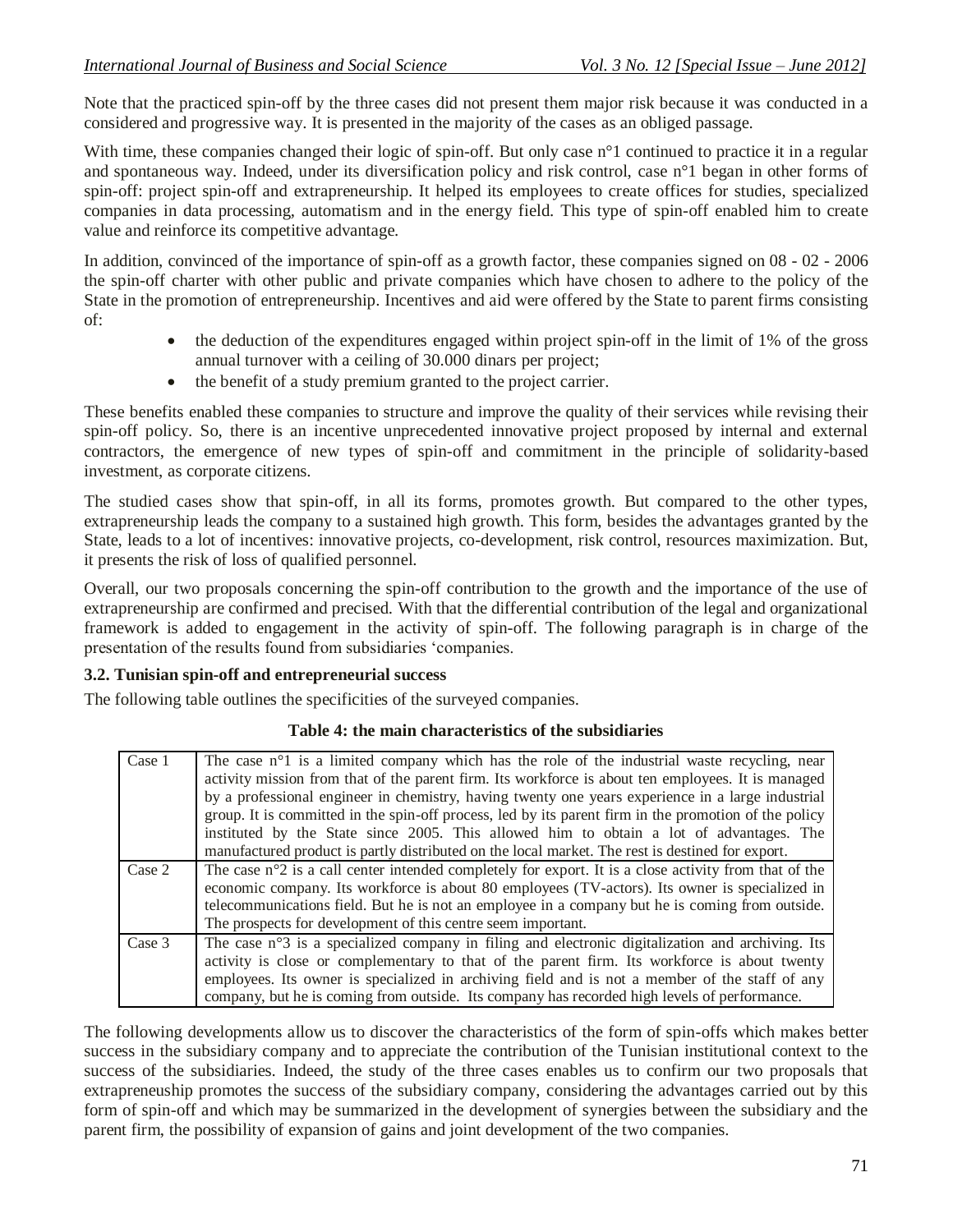But the success of the subsidiaries is also supported by many other factors like the institutional framework. Indeed, entrepreneurs have benefited from their parent firm a leave of one year renewable only once, social security covers and half-treatment, during the period of the leave, since they founded projects in priority regions. They have also benefited from the economic company, of the necessary framework for achievement of the ideas of projects, development of the related studies, the finalization of the financing scheme of obtaining premiums and benefits as well as the concretization of the projects. In the same way, they had the possibility to conclude contracts by mutual agreement with parent firms for supplies and services, over the first two years for annual amounts going up to 100.000 dinars. Moreover, these entrepreneurs had at their disposal specialized funding agencies willing to finance their projects (banks, companies of venture capital, and other organisms), provided that they are accepted by the parent firm. In addition, they can return to their parent firm in the event of failure and after expiration of the period of leave.

The following paragraph, beyond a discussion of the found results, allows for further analysis.

#### *4. Discussion and Conclusion*

The examination of the information collected through the interviews and its confrontation to the theory enables us to confirm and to set aside some results found by a number of authors. Compared to the theory, the type of spinoff which makes it possible to ensure, at the same time, the sustained high growth of the parent firm and the success of the subsidiaries, is extrapreneurship, because it can be a useful mean of the formation of a lasting codevelopment relationships (Daval, 2002). It concerns especially the large companies.

The interviews carried out with the three surveyed cases allowed us to confirm this idea. But, when they were SMEs, the spin-off taken in logic of growth was an outsourcing spin-off. This type of spin-off allowed subsidiaries to reduce costs, increase their profitability and build networks of entrepreneurs. In other words, it made it possible to support the growth of these companies. For the entrepreneurs, guaranteed a minimum income to them, their sustainability lever. This result coincides with the conclusion of Laviolette (2005) according to which, the outsourcing spin-off is much more relevant in SMEs and large companies, except for very specific activities and without equivalent on the market.

By analyzing in-depth the research of Daval (2002), we can draw three conclusions: the first is that the project spin-off is characterized by a passive role of the parent firm because the initiator of the project is the employee and the activity of the new company is distant from that of the parent firm (Daval, 2002). The second is that outsourcing spin-off is characterized by relationships of dependence, but an active role of the parent firm which is the initiator of the project of spin-off. The third is that the conduct of these two types of spin-off allows neither the firm company, nor the subsidiaries to ensure a high level of profitability allowing a sustained high growth and an unprecedented success.

In referring to carried out interviews and the legal and organizational spin-off in Tunisia framework, we note that the State does not distinguish between the various types of spin-off and it plays a role of a protector to both parent firm and the subsidiary.

Our research had the ambition to assess the opportunity of the use of spin-off to ensure both growth and entrepreneurial success in the Tunisian context. A context characterized by a legal and organizational framework which is clear and motivating.

The literature analysis enabled us to show, in spite of the shortage of research which was interested on this subject, that the spin-off can constitute a factor of growth. Indeed, it may be a source of revenue, innovation, flexibility and know-how despite the existence of limits. It is a hybrid form that allows combining the advantages of the two types of internal and external growth.

The research devoted to spin-off shows that this approach took various forms. In our research we have chosen to refer to the typology of Daval (2002) because it is the most explicit. It takes into account four types of spin-off namely: project spin-off, reconversion spin-off, outsourcing spin-off and extrapreneurship. Our choice is explained by the research for the test of his idea which consisted in stressing that extrapreneurship is the most succeeded form of spin-off, insofar as it allows parent firm to grow and subsidiaries to succeed. The research devoted to the extrapreneurship shows that the latter may be the source of synergy effects and allows parent firm and subsidiaries to tie sustainable partnership relationships.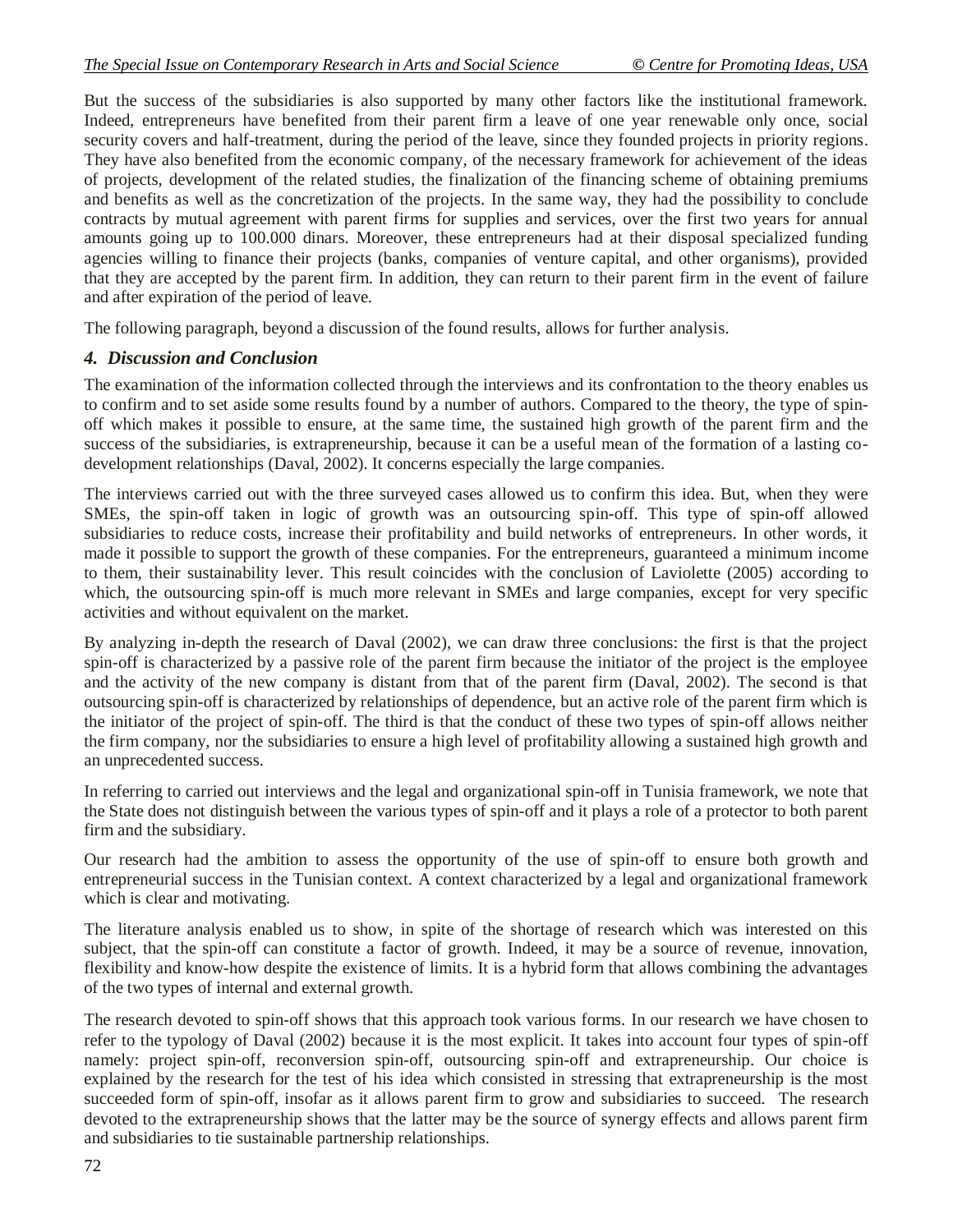These lead to the generation of financial, commercial, technological and managerial advantages. In other words, it can, compared to the other types, have a differential contribution to growth and success. The interviews carried out six cases studied allowed us to test this idea, but we have also emphasized the importance of the Tunisian institutional context in the development and the encouragement of any kind of spin-off. Therefore the problems of lack of support characterizing the spin-off project and dependent marking outsourcing spin-off do not arise.

Moreover, the Tunisian context analysis led us to identify two generations and three types of spin-off. The most common type is the outsourcing spin-off. It marked mainly the first generation that arose in the 1960s. The project spin-off and extrapreneurship characterize especially the second generation. They have appeared with the promulgation of the law 2005-56 to the spin-off of the economic companies. The Interviewed persons pointed out that these two types are marked by the emergence of projects both innovative and complementary to the main activities of parent firms.

The interviews carried out with the entrepreneurs led us identify the factors of success of these new companies. Indeed beyond the usual factors which are summarized especially in the innovation and the accompaniment of the parent firm, the persons in charge for the subsidiaries have stressed the importance of financial and tax advantages granted by the State especially during the first two years.

Ultimately, a spin-off activity allows for each partner and the Tunisian State:

- to create economic value;
- to properly manage human resources;
- to reinforce competitive advantage;
- to enhance innovation;
- to develop synergies.

These five elements explain the entrepreneurial success, reflected the growth of the companies and inform about the degree of success of the policy of the State. Their evaluation is necessary to get information about the causes of their non-achievement in a permanent way. Table 5 presents this established fact.

|  | Table 5: analysis of the importance of spin-off for growth and success |  |  |  |  |
|--|------------------------------------------------------------------------|--|--|--|--|
|  |                                                                        |  |  |  |  |

| Explanatory     | Appreciation of the importance of spin-off |           |                 |              | Nature of the role to be played |                |              |  |
|-----------------|--------------------------------------------|-----------|-----------------|--------------|---------------------------------|----------------|--------------|--|
| elements of     | Appreciation                               | Weighting | Elements of     | <b>State</b> | Parent firm                     | Economic       | subsidiary   |  |
| success and     |                                            | 0 < p < 1 | analysis        |              |                                 | company        |              |  |
| growth          |                                            |           |                 |              |                                 |                |              |  |
| Wealth creation | Random test                                | 0 < p < 1 | Depends<br>on   | A            | $\mathbf{P}$                    | $\mathbf{A}$   | A            |  |
|                 | (Random                                    |           | the nature of   |              |                                 |                |              |  |
|                 | criterion)                                 |           | the<br>project, |              |                                 |                |              |  |
|                 |                                            |           | the economic    |              |                                 |                |              |  |
|                 |                                            |           | situation and   |              |                                 |                |              |  |
|                 |                                            |           | market<br>the   |              |                                 |                |              |  |
|                 |                                            |           | demand.         |              |                                 |                |              |  |
| Proper          | Preliminary                                | 0 < p < 1 | Dependent       | $\mathsf{A}$ | $\mathbf{P}$                    | $\mathsf{A}$   | $\mathsf{A}$ |  |
| management of   | criterion                                  |           | a shared<br>on  |              |                                 |                |              |  |
| human           |                                            |           | desire: State   |              |                                 |                |              |  |
| resources       |                                            |           | and business    |              |                                 |                |              |  |
| (suitable       |                                            |           | source. (State  |              |                                 |                |              |  |
| Management of   |                                            |           | and             |              |                                 |                |              |  |
| human           |                                            |           | undertaken      |              |                                 |                |              |  |
| resources)      |                                            |           | source).        |              |                                 |                |              |  |
| Reinforcement   | Permanent                                  | 1         |                 | $\mathsf{A}$ | $\overline{P}$                  | $\overline{A}$ | $\mathsf{A}$ |  |
| of the          | criterion                                  |           |                 |              |                                 |                |              |  |
| competitive     |                                            |           |                 |              |                                 |                |              |  |
| advantage       |                                            |           |                 |              |                                 |                |              |  |
| Valorisation of | Permanent                                  |           |                 | A            | $\mathbf{P}$                    | $\mathsf{A}$   | A            |  |
| innovation      | criterion                                  |           |                 |              |                                 |                |              |  |
| synergies       | Permanent                                  | 1         |                 | A            | $\mathbf{P}$                    | $\mathbf{A}$   | A            |  |
| development     | criterion                                  |           |                 |              |                                 |                |              |  |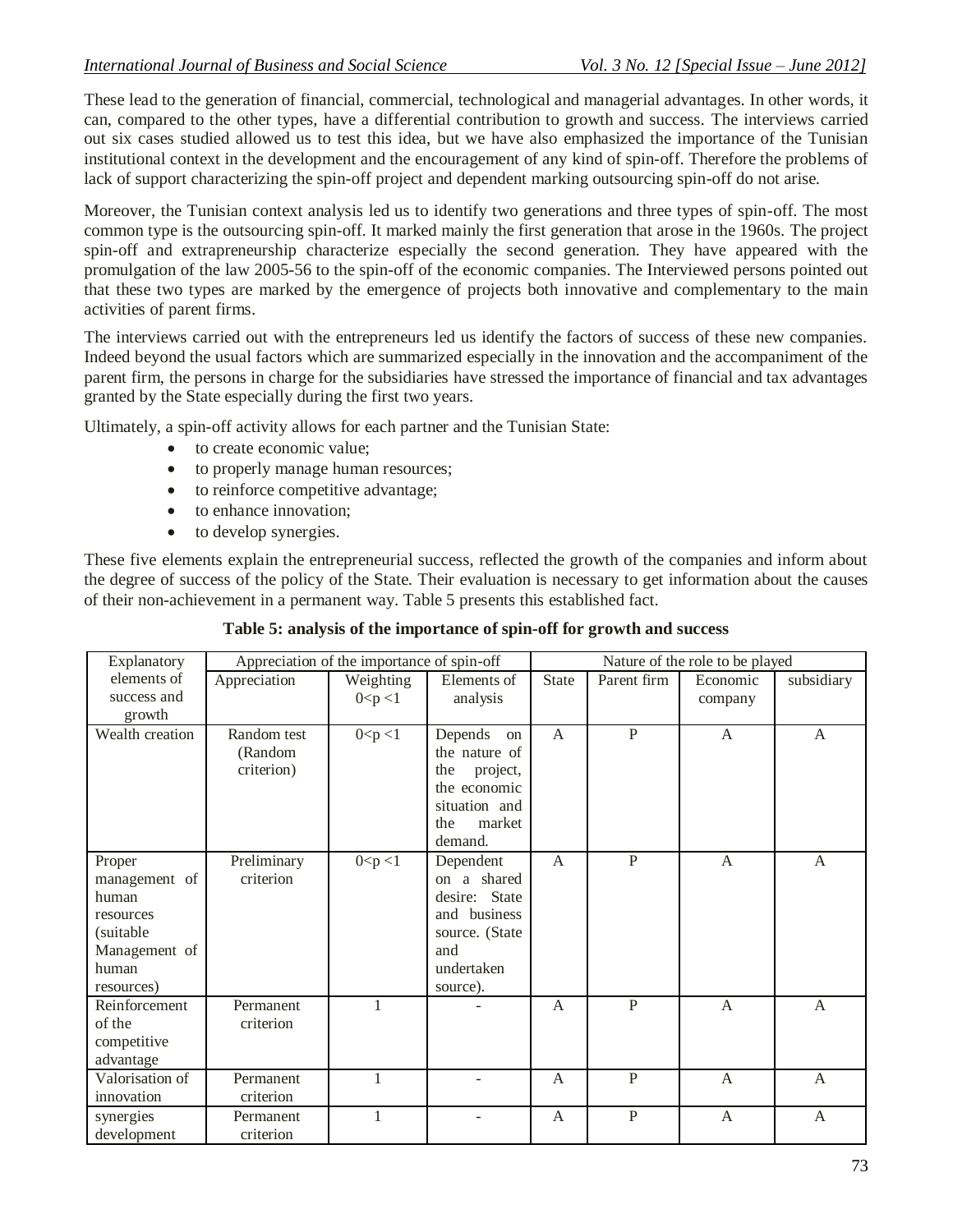A: active (credit), P: liabilities (liability)

The contribution of this research appears at the level of testing of the theoretical result of Daval research and especially of the presentation of the role of the State and the Tunisian institutional framework in the promotion of spin-off. Non - existent thing in the literature. But as any research task, ours present limits insofar as the reduced size of the sample does not make it possible to generalize the result of this study. However, its main advantage is the depth of observation instead of the width of the possibilities of generalization.

A future research can investigate the relationship between the life cycle and the growth of companies in a process of spin-off. For this, it would be necessary to show, the various stages of growth (number of parent firms or subsidiaries). Moreover, it seems to us that the determination on relative behalf of the institutional framework compared to the other factors of growth and success of parent firms and subsidiaries will be a fruitful research topic.

## *References*

- Albert, P., Fayolle, A., Marion, S. (1994). L'évolution des systèmes d'appui à la création d'entreprises , *Revue Française de Gestion,* n° 101, p. 100-112.
- Anderson, J. (1983). *The architecture of cognition*, Cambridge and Londres, Harvard University Press.
- Bardin, L. (1977). *L'analyse de contenu*, Paris, PUF.
- Belley, A., Dussault, L., Lorrain, J. (1997). L'essaimage: une stratégie délibérée de développement économique, Fondation de l'Entrepreneurship, ANCE, France, 5 p., <http://www.entrepreneurship.qc.ca/CentreDocumentation/belley.html>
- Bertherat, J., Thierry, D. (1990). L'essaimage: levier de la création d'entreprises!, *Personnel*, n° 313, mars/avril, p. 16-18.
- Boissin, J-P. et al, (2008). Profiles de dirigeant et croissance des jeunes entreprises innovantes *, AIMS* Sophia Antipolis du 28 au 31 Mai, p. 1-21.
- Brenet, P. (2000). Stratégie d'essaimage des grandes entreprises et création de PME », *5 ème congrès International Francophone sur la PME.* Lille, 25-27 octobre,.
- Bruyat, C. (1997). Maîtriser l'essaimage peut être une condition importante de l'efficacité future de l'entreprise. Pour cela, il faut concilier les logiques de l'essaimeur et de celles de l'essaimé, *Actes des 7ème journées des IAE*, vol. I, 233-243, Poitiers, 18 au 20 novembre, p. 233-243.
- Carbone, M. et al., (2000). *The Impact of Corporate Spin-offs on competitiveness and employment in the European Union – A first study* , rapport pour la Commission Européenne, Brussels-Luxembourg.
- Carrier, C. (1992). *L'intrapreneuriat dans la PME : une étude exploratoire du phénomène à partir des représentations des principaux acteurs concernés*. Thèse pour le doctorat ès Sciences de Gestion, Faculté de droit et de sciences économiques, Université de Montpellier I.
- Corbin J.M et A.L Strauss (1990). *Basics of qualitative research: grounded theory procedures and techniques*, London: Sage Publications.
- Darlay, Y. (1995). Le self-placement : une dynamique de l'essaimage, *Personnel*, 363, août-septembre, p. 72-74.
- Daval, H. (1999). Conceptualisation et Modélisation de l'Essaimage, *Actes du premier congrès de l'Entrepreneuriat*, p. 106-123.
- Daval, H. (2000). *Le processus entrepreneurial d'essaimage*, Thèse de doctorat ès Sciences de Gestion, Université de Grenoble 2, Ecole Supérieure des Affaires.
- Daval, H. (2001). Des processus d'essaimage différenciés: l'analyse des logiques des firmes essaimantes, Xème *Conférence Internationale de Management stratégique*, 13-14-15 juin, p. 1-26.
- Daval, H. (2002). L'essaimage : vers une nouvelle rationalité entrepreneuriale, *Revue Française de Gestion*, vol. 28, n°138, p. 159-173.
- Dunkelberg, W., Cooper, A. (1982). Patterns of small business growth, *Academy of Management Proceedings*, p. 409-413.
- Dyer, W. G. et Wilkins, A. L. (1991). Better stories, not better constructs, to generate better theory: a rejoinder to Einsenhardt, *Academy of Management Review*, vol. 16, n°3, p. 613-619.
- Eisenhardt, K.M. (1989). Building theories from case study research, *Academy of Management Review*, vol. 14, n° 4, October, 532-550.
- Everaere, C. et Laviolette, E M. (2006). L'essaimage en PME: une forme vertueuse de développement par excroissance, 23<sup>ème</sup> Colloque annuel du Conseil Canadien des PME et de l'entrepreneuriat, Trois-Rivières, p. 1-14.
- Evrard, Y., Pras, B. et Roux, E. (2000). *Market. Etudes et recherches en Marketing. Fondements, méthodes*, Paris, Dunod, 660 pages.
- Fayolle, A. (2004). Entrepreneurship et processus: faire du processus un objet de recherche et mieux prendre en compte la dimension processus dans les recherches, *CIFPME*, Montpellier.
- Ferrary, M. (2005). Le management des équipes de R&D entre organisation et contrat d'incitations: l'essaimage stratégique, Gestion, Spring, vol. 30, n°1, p. 31-43.
- Filion, L.J., Luc, D. et Fortin, P-A. (2004). *L'essaimage d'entreprises, vers des nouvelles pratiques entrepreneuriales,*  Collection Entreprendre, Transcontinental et Fondation de l'entrepreneurship : Québec.